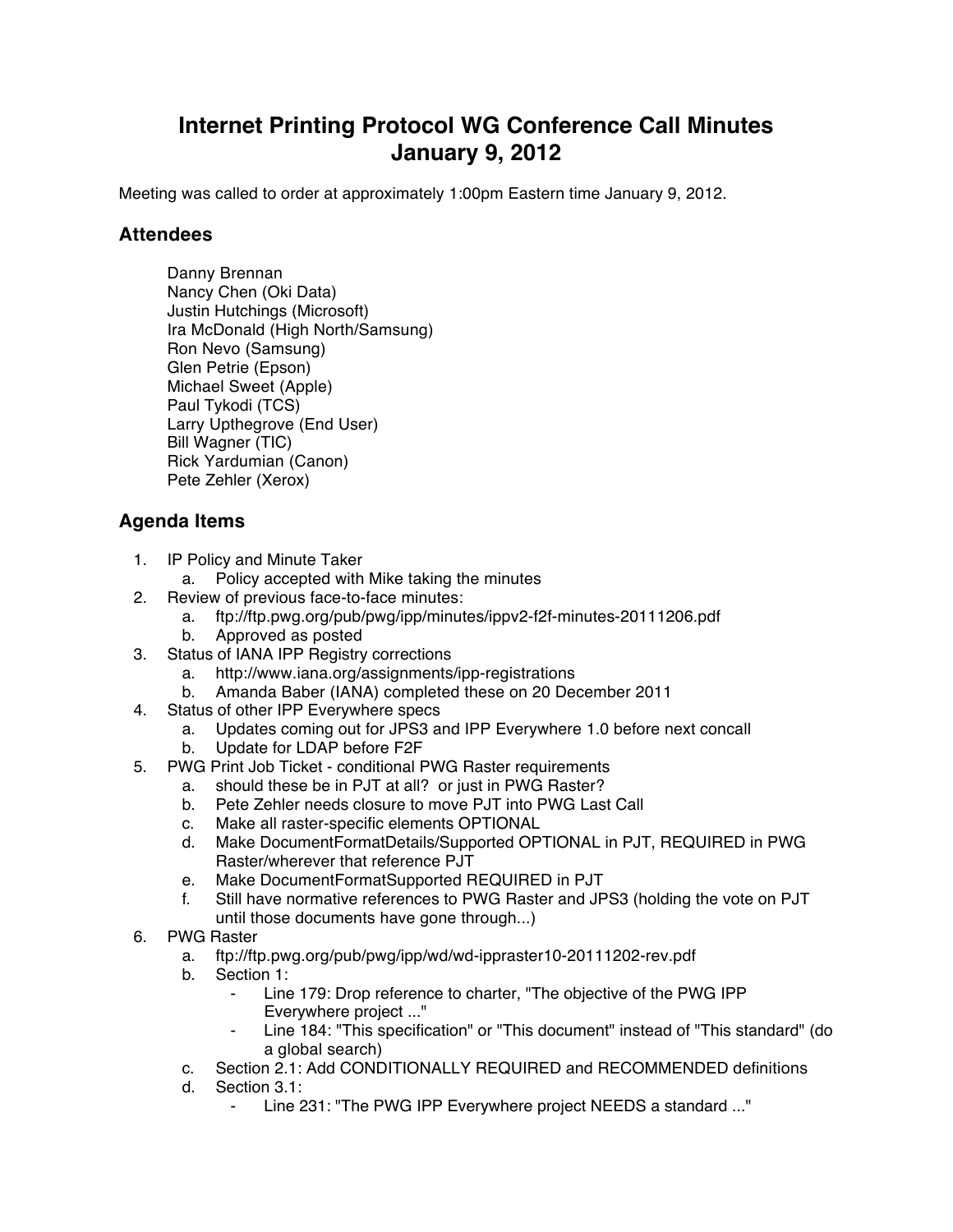- e. Section 3.2.4:
	- Line 297: "USB print class", not printer
	- Lines 300-301: "into a raster format with embedded page processing instructions to send to the printer."
- f. Section 3.3:
	- Line 314: "Definition of legacy interface bindings to be used with the PWG Raster Format."
- g. Section 3.4:
	- Add design requirement #4: "Ability to specify per-page processing instructions derived from a subset of the PWG Print Job Ticket."
	- ⁃ "The PWG Raster Format design requirements are:" and "The PWG Raster Format design recommendations are:"
- h. Action: Mike to add "media-size-name" member attribute to "media-col" in JPS3
- i. Action: Pete to add "MediaSizeName" to MediaCol in PJT, move MediaSource out of the MediaSize/SizeName/Source choice since source is often used in conjunction with size on non-production printers (i.e. print envelopes from bypass tray)
	- ⁃ MediaSource is only in MediaCol
	- ⁃ Media (top-level element) can have a size or source name registered with IANA or a self-describing name (PWG 5101.1)
	- ⁃ Add reference to RFC 2911 for Media and MediaType
	- Make sure IANA registered and 5101.1 names are all in the well-known values list for Media and MediaType
- j. Section 4.3.19:
	- ⁃ Lines 414-416: Also reference Quality element in PrintDocumentProcessing Add table for SM Keywords
- k. Section 4.3.2.7: Add table for Sides, PwgRasterDocumentSheetBack, and Cross/ FeedTransform values
- l. Section 4.3.2.9:
	- Rename "BlackPrimary" to "AlternatePrimary"
	- Update text: "The AlternatePrimary field specifies the color to use for bi-level or monochrome page bitmaps as an sRGB color value."
	- Change wording of remainder to talk about black (ColorSpace=3) and include calculation
- m. Section 4.3.3:
	- Change to "Page Processing Instruction Fields"
	- Fix any references to job ticket field values to page processing instruction fields
- n. Section 4.3.3.1: Drop Collate (here and in the master table)
- o. Section 4.3.3.9:
	- Line 555: MediaWeight -> MediaWeightMetric
- p. Section 5.1:
	- Action: Pete to generate XML spy picture for Figure 4 PwgRasterDocument elements
	- ⁃ Add Units to Resolution in Table 9
- q. Stopped at section 5.1.2.

## **Next Steps / Open Actions**

- Next IPP conference call January 23, 2012 at 1:00pm (ET)
- Finish PWG Raster at next Cloud Imaging conference call January 17, 2012 at 2:00pm (ET)
- Ira to post updated LDAP Schema RFC before February 2012 F2F
- Mike to post updated JPS3 and IPP Everywhere 1.0 specs before next concall